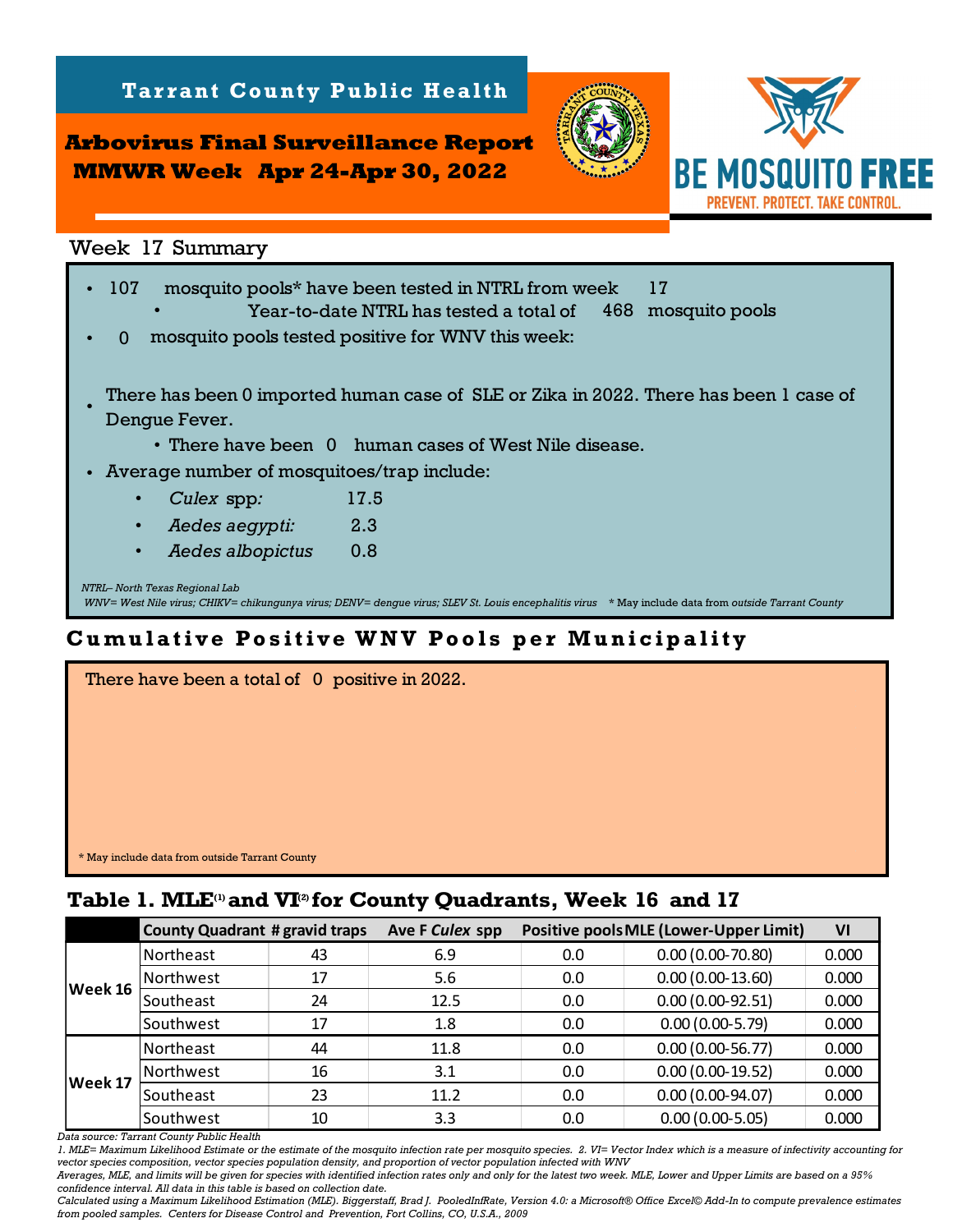

# **Cumulative Data for the Tarrant County Region, Weeks 14-17**

|                                                               | Apr 3- | <b>Apr 10-</b> | Apr 17- | Apr 24-Apr |            |  |
|---------------------------------------------------------------|--------|----------------|---------|------------|------------|--|
| Week                                                          | Apr 9  | Apr 16         | Apr 23  | 30         | <b>YTD</b> |  |
| <b>MMWR Week</b>                                              | 14     | 15             | 16      | 17         |            |  |
| Total number of gravid traps set in Tarrant Region            | 61     | 69             | 101     | 93         | 341        |  |
| Average number of Culex spp per gravid trap                   | 5.6    | 5.3            | 12.0    | 17.5       | 5.0        |  |
| Number of mosquito pools tested <sup>1</sup> (NTRL; non-NTRL) | 88;0   | 82;4           | 164;3   | 107;4      | 468;11     |  |
| Number of positive mosquito pools (NTRL; non-NTRL) $^1$       | 0;0    | 0;0            | 0;0     | 0;0        | 0;0        |  |
| Confirmed WNV human cases (WNF; WNND) <sup>2</sup>            | 0;0    | 0;0            | 0;0     | 0;0        | 0;0        |  |
| WNV infection rate per 1,000 Culex spp <sup>3</sup>           | 0.00   | 0.00           | 0.00    | 0.00       |            |  |
| Weekly vector index <sup>4</sup>                              | 0.000  | 0.000          | 0.000   | 0.000      |            |  |
| Total BG Sentinel traps set in Tarrant Region                 | 18     | 17             | 28      | 26         | 90         |  |
| Average number of female Aedes aegytpi per BG trap            | 0.0    | 0.0            | 2.2     | 2.3        | 0.6        |  |
| Average number of female Aedes albopictus per BG trap         | 0.7    | 0.1            | 0.9     | 0.8        | 0.3        |  |

*1 Based on mosquito collection date; NTRL = North Texas Regional Laboratory*

*2 Based on onset of illness date for cases reported to Tarrant County Public Health; WNF=West Nile Fever; WNND = West Nile Neuroinvasive Disease*

*3 Calculated using a Maximum Likelihood Estimation (MLE). Biggerstaff, Brad J. PooledInfRate, Version 4.0: a Microsoft® Office Excel© Add-In to compute prevalence estimates from pooled samples. Centers for Disease Control and Prevention, Fort Collins, CO, U.S.A., 2009 Culex spp* includes pools of both *Cx restuans* and *Cx* 

*quinquefasciatus. These MLEs are calculated separately, per species and added together as per instructions by CDC.*

*4 Vector Index is a measure of infectivity accounting for vector species composition, vector species population density, and proportion of vector population infected with WNV Note: Infection rate and vector index calculations now includes pools from outside laboratories; Data subject to change due to on-going case investigations, mosquito collection, and testing. Data source: Tarrant County Public Health*

## **Figure 1. Average Number of Female** *Culex* **Species Per Trap and Vector Index by Collection Date, Tarrant County, 2021-2022**



*Data Source: Tarrant County Public Health*